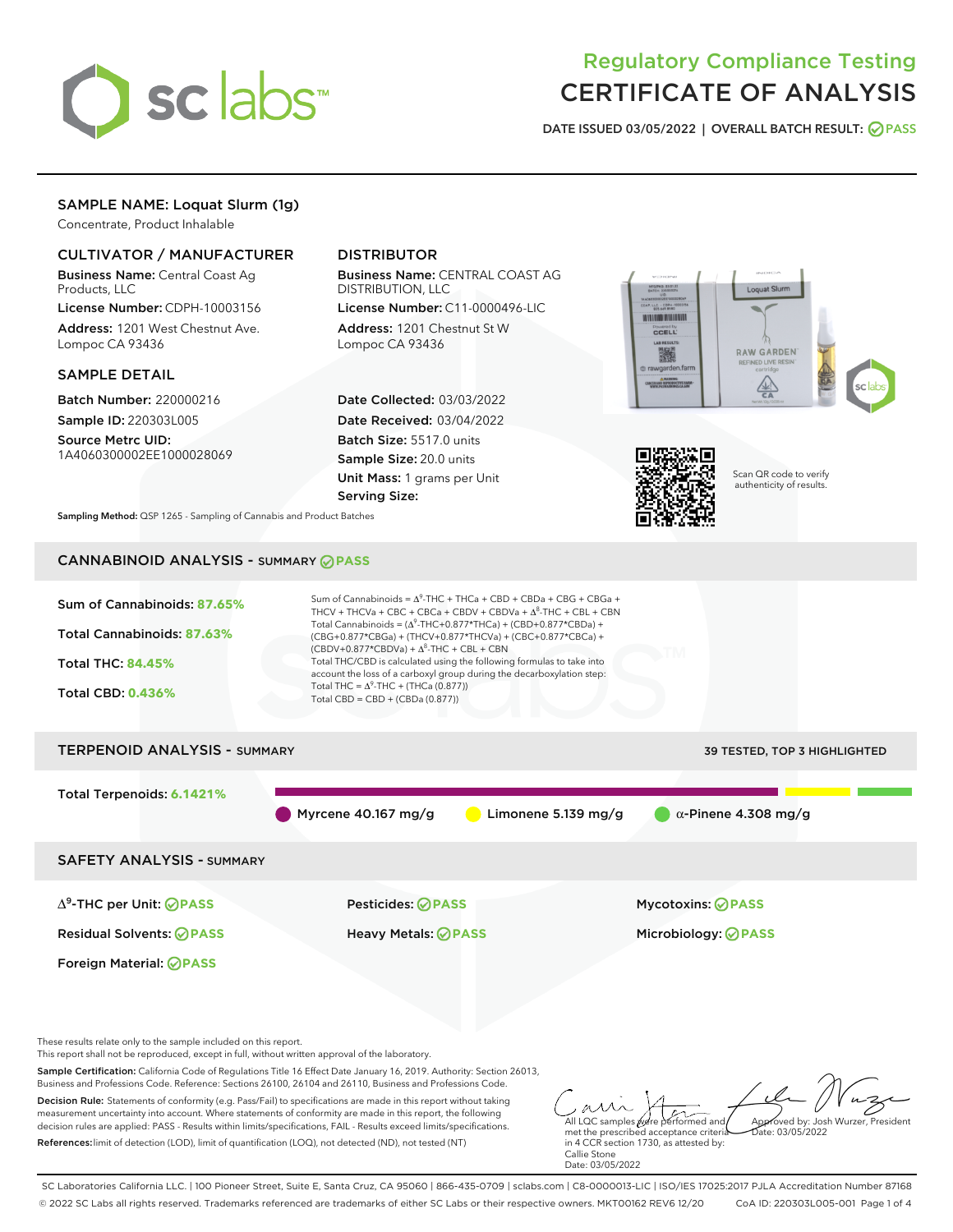



LOQUAT SLURM (1G) | DATE ISSUED 03/05/2022 | OVERALL BATCH RESULT: @ PASS

#### CANNABINOID TEST RESULTS - 03/05/2022 2 PASS

Tested by high-performance liquid chromatography with diode-array detection (HPLC-DAD). **Method:** QSP 1157 - Analysis of Cannabinoids by HPLC-DAD

#### TOTAL CANNABINOIDS: **87.63%**

Total Cannabinoids (Total THC) + (Total CBD) + (Total CBG) + (Total THCV) + (Total CBC) +  $(Total CBDV) +  $\Delta^8$ -THC + CBL + CBN$ 

TOTAL THC: **84.45%** Total THC (Δ<sup>9</sup>-THC+0.877\*THCa)

TOTAL CBD: **0.436%**

Total CBD (CBD+0.877\*CBDa)

TOTAL CBG: 2.121% Total CBG (CBG+0.877\*CBGa)

TOTAL THCV: 0.39% Total THCV (THCV+0.877\*THCVa)

TOTAL CBC: ND Total CBC (CBC+0.877\*CBCa)

TOTAL CBDV: ND Total CBDV (CBDV+0.877\*CBDVa)

| <b>COMPOUND</b>  | LOD/LOQ<br>(mg/g)          | <b>MEASUREMENT</b><br><b>UNCERTAINTY</b><br>(mg/g) | <b>RESULT</b><br>(mg/g) | <b>RESULT</b><br>(%) |
|------------------|----------------------------|----------------------------------------------------|-------------------------|----------------------|
| $\Lambda^9$ -THC | 0.06/0.26                  | ±22.594                                            | 843.07                  | 84.307               |
| <b>CBG</b>       | 0.06/0.19                  | ±0.651                                             | 21.21                   | 2.121                |
| <b>CBD</b>       | 0.07/0.29                  | ±0.157                                             | 4.36                    | 0.436                |
| <b>THCV</b>      | 0.1/0.2                    | ±0.15                                              | 3.9                     | 0.39                 |
| <b>CBN</b>       | 0.1/0.3                    | ±0.12                                              | 2.3                     | 0.23                 |
| <b>THCa</b>      | 0.05/0.14                  | ±0.033                                             | 1.63                    | 0.163                |
| $\Delta^8$ -THC  | 0.1/0.4                    | N/A                                                | <b>ND</b>               | <b>ND</b>            |
| <b>THCVa</b>     | 0.07/0.20                  | N/A                                                | <b>ND</b>               | <b>ND</b>            |
| <b>CBDa</b>      | 0.02/0.19                  | N/A                                                | <b>ND</b>               | <b>ND</b>            |
| <b>CBDV</b>      | 0.04/0.15                  | N/A                                                | <b>ND</b>               | <b>ND</b>            |
| <b>CBDVa</b>     | 0.03/0.53                  | N/A                                                | <b>ND</b>               | <b>ND</b>            |
| <b>CBGa</b>      | 0.1/0.2                    | N/A                                                | <b>ND</b>               | <b>ND</b>            |
| <b>CBL</b>       | 0.06 / 0.24                | N/A                                                | <b>ND</b>               | <b>ND</b>            |
| <b>CBC</b>       | 0.2 / 0.5                  | N/A                                                | <b>ND</b>               | <b>ND</b>            |
| <b>CBCa</b>      | 0.07/0.28                  | N/A                                                | <b>ND</b>               | <b>ND</b>            |
|                  | <b>SUM OF CANNABINOIDS</b> |                                                    | 876.5 mg/g              | 87.65%               |

#### **UNIT MASS: 1 grams per Unit**

| $\Delta^9$ -THC per Unit               | 1100 per-package limit | 843.07 mg/unit | <b>PASS</b> |
|----------------------------------------|------------------------|----------------|-------------|
| <b>Total THC per Unit</b>              |                        | 844.50 mg/unit |             |
| <b>CBD per Unit</b>                    |                        | 4.36 mg/unit   |             |
| <b>Total CBD per Unit</b>              |                        | $4.36$ mg/unit |             |
| <b>Sum of Cannabinoids</b><br>per Unit |                        | 876.5 mg/unit  |             |
| <b>Total Cannabinoids</b><br>per Unit  |                        | 876.3 mg/unit  |             |

#### TERPENOID TEST RESULTS - 03/05/2022

Terpene analysis utilizing gas chromatography-flame ionization detection (GC-FID). **Method:** QSP 1192 - Analysis of Terpenoids by GC-FID

| <b>COMPOUND</b>           | LOD/LOQ<br>(mg/g) | <b>MEASUREMENT</b><br><b>UNCERTAINTY</b><br>(mg/g) | <b>RESULT</b><br>(mg/g)                          | <b>RESULT</b><br>(%) |
|---------------------------|-------------------|----------------------------------------------------|--------------------------------------------------|----------------------|
| <b>Myrcene</b>            | 0.008 / 0.025     | ±0.4017                                            | 40.167                                           | 4.0167               |
| Limonene                  | 0.005 / 0.016     | ±0.0570                                            | 5.139                                            | 0.5139               |
| $\alpha$ -Pinene          | 0.005 / 0.017     | ±0.0289                                            | 4.308                                            | 0.4308               |
| <b>B-Ocimene</b>          | 0.006 / 0.020     | ±0.0870                                            | 3.479                                            | 0.3479               |
| β-Caryophyllene           | 0.004 / 0.012     | ±0.0707                                            | 2.554                                            | 0.2554               |
| $\beta$ -Pinene           | 0.004 / 0.014     | ±0.0177                                            | 1.988                                            | 0.1988               |
| Linalool                  | 0.009 / 0.032     | ±0.0334                                            | 1.129                                            | 0.1129               |
| $\alpha$ -Humulene        | 0.009/0.029       | ±0.0210                                            | 0.841                                            | 0.0841               |
| Terpinolene               | 0.008 / 0.026     | ±0.0070                                            | 0.438                                            | 0.0438               |
| Fenchol                   | 0.010 / 0.034     | ±0.0098                                            | 0.324                                            | 0.0324               |
| trans- $\beta$ -Farnesene | 0.008 / 0.025     | ±0.0086                                            | 0.313                                            | 0.0313               |
| Terpineol                 | 0.009 / 0.031     | ±0.0140                                            | 0.293                                            | 0.0293               |
| Citronellol               | 0.003 / 0.010     | ±0.0055                                            | 0.146                                            | 0.0146               |
| Camphene                  | 0.005 / 0.015     | ±0.0011                                            | 0.124                                            | 0.0124               |
| <b>Borneol</b>            | 0.005 / 0.016     | ±0.0026                                            | 0.080                                            | 0.0080               |
| Nerolidol                 | 0.006 / 0.019     | ±0.0019                                            | 0.039                                            | 0.0039               |
| Guaiol                    | 0.009 / 0.030     | ±0.0013                                            | 0.036                                            | 0.0036               |
| $\gamma$ -Terpinene       | 0.006 / 0.018     | ±0.0003                                            | 0.023                                            | 0.0023               |
| $\alpha$ -Phellandrene    | 0.006 / 0.020     | N/A                                                | <loq< th=""><th><loq< th=""></loq<></th></loq<>  | <loq< th=""></loq<>  |
| $\alpha$ -Terpinene       | 0.005 / 0.017     | N/A                                                | <loq< th=""><th><loq< th=""></loq<></th></loq<>  | <loq< th=""></loq<>  |
| Eucalyptol                | 0.006 / 0.018     | N/A                                                | <loq< th=""><th><loq< th=""></loq<></th></loq<>  | <loq< th=""></loq<>  |
| Sabinene Hydrate          | 0.006 / 0.022     | N/A                                                | <loq< th=""><th><loq< th=""></loq<></th></loq<>  | <loq< th=""></loq<>  |
| Fenchone                  | 0.009 / 0.028     | N/A                                                | <loq< th=""><th><loq< th=""></loq<></th></loq<>  | <loq< th=""></loq<>  |
| Nerol                     | 0.003 / 0.011     | N/A                                                | <loq< th=""><th><loq< th=""></loq<></th></loq<>  | <loq< th=""></loq<>  |
| Geraniol                  | 0.002 / 0.007     | N/A                                                | <loq< th=""><th><loq< th=""></loq<></th></loq<>  | <loq< th=""></loq<>  |
| $\alpha$ -Bisabolol       | 0.008 / 0.026     | N/A                                                | <loq< th=""><th><math>&lt;</math>LOQ</th></loq<> | $<$ LOQ              |
| Sabinene                  | 0.004 / 0.014     | N/A                                                | ND                                               | ND                   |
| $\Delta^3$ -Carene        | 0.005 / 0.018     | N/A                                                | <b>ND</b>                                        | ND                   |
| p-Cymene                  | 0.005 / 0.016     | N/A                                                | ND                                               | <b>ND</b>            |
| Isopulegol                | 0.005 / 0.016     | N/A                                                | ND                                               | ND                   |
| Camphor                   | 0.006 / 0.019     | N/A                                                | ND                                               | ND                   |
| Isoborneol                | 0.004 / 0.012     | N/A                                                | ND                                               | ND                   |
| Menthol                   | 0.008 / 0.025     | N/A                                                | ND                                               | ND                   |
| Pulegone                  | 0.003 / 0.011     | N/A                                                | ND                                               | ND                   |
| <b>Geranyl Acetate</b>    | 0.004 / 0.014     | N/A                                                | ND                                               | ND                   |
| $\alpha$ -Cedrene         | 0.005 / 0.016     | N/A                                                | ND                                               | ND                   |
| Valencene                 | 0.009 / 0.030     | N/A                                                | ND                                               | ND                   |
| Caryophyllene<br>Oxide    | 0.010 / 0.033     | N/A                                                | ND                                               | ND                   |
| Cedrol                    | 0.008 / 0.027     | N/A                                                | ND                                               | ND                   |
| <b>TOTAL TERPENOIDS</b>   |                   |                                                    | 61.421 mg/g                                      | 6.1421%              |

SC Laboratories California LLC. | 100 Pioneer Street, Suite E, Santa Cruz, CA 95060 | 866-435-0709 | sclabs.com | C8-0000013-LIC | ISO/IES 17025:2017 PJLA Accreditation Number 87168 © 2022 SC Labs all rights reserved. Trademarks referenced are trademarks of either SC Labs or their respective owners. MKT00162 REV6 12/20 CoA ID: 220303L005-001 Page 2 of 4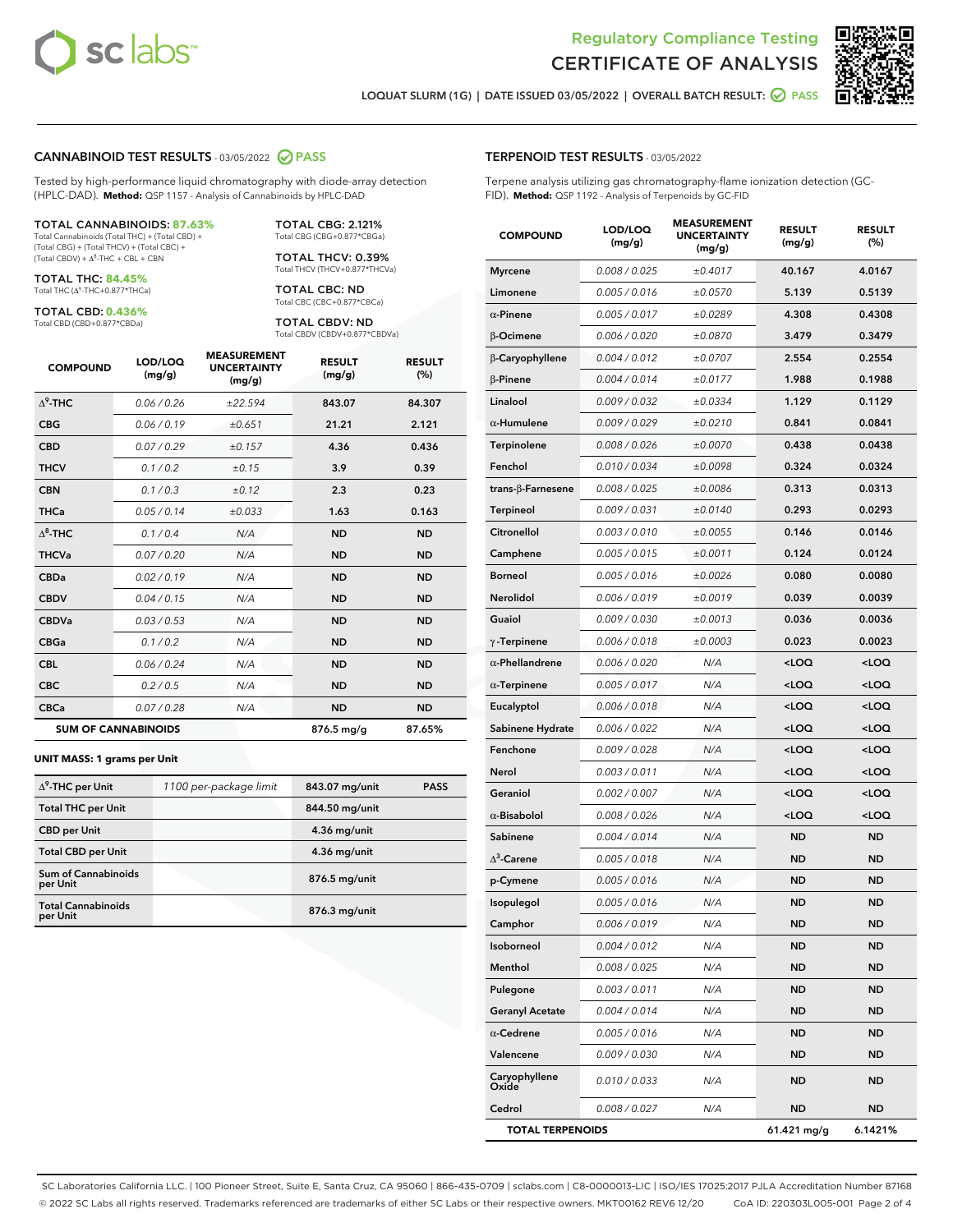



LOQUAT SLURM (1G) | DATE ISSUED 03/05/2022 | OVERALL BATCH RESULT: 2 PASS

## CATEGORY 1 PESTICIDE TEST RESULTS - 03/05/2022 2 PASS

Pesticide and plant growth regulator analysis utilizing high-performance liquid chromatography-mass spectrometry (HPLC-MS) or gas chromatography-mass spectrometry (GC-MS). \*GC-MS utilized where indicated. **Method:** QSP 1212 - Analysis of Pesticides and Mycotoxins by LC-MS or QSP 1213 - Analysis of Pesticides by GC-MS

| <b>COMPOUND</b>             | LOD/LOQ<br>$(\mu g/g)$ | <b>ACTION</b><br><b>LIMIT</b><br>$(\mu g/g)$ | <b>MEASUREMENT</b><br><b>UNCERTAINTY</b><br>$(\mu g/g)$ | <b>RESULT</b><br>$(\mu g/g)$ | <b>RESULT</b> |
|-----------------------------|------------------------|----------------------------------------------|---------------------------------------------------------|------------------------------|---------------|
| Aldicarb                    | 0.03 / 0.08            | $>$ LOD                                      | N/A                                                     | <b>ND</b>                    | <b>PASS</b>   |
| Carbofuran                  | 0.02 / 0.05            | ≥ LOD                                        | N/A                                                     | <b>ND</b>                    | <b>PASS</b>   |
| Chlordane*                  | 0.03/0.08              | $>$ LOD                                      | N/A                                                     | <b>ND</b>                    | <b>PASS</b>   |
| Chlorfenapyr*               | 0.03/0.10              | $>$ LOD                                      | N/A                                                     | <b>ND</b>                    | <b>PASS</b>   |
| Chlorpyrifos                | 0.02 / 0.06            | $>$ LOD                                      | N/A                                                     | <b>ND</b>                    | <b>PASS</b>   |
| Coumaphos                   | 0.02 / 0.07            | $>$ LOD                                      | N/A                                                     | <b>ND</b>                    | <b>PASS</b>   |
| <b>Daminozide</b>           | 0.02 / 0.07            | $\ge$ LOD                                    | N/A                                                     | <b>ND</b>                    | <b>PASS</b>   |
| <b>Dichlorvos</b><br>(DDVP) | 0.03/0.09              | $>$ LOD                                      | N/A                                                     | <b>ND</b>                    | <b>PASS</b>   |
| Dimethoate                  | 0.03 / 0.08            | $>$ LOD                                      | N/A                                                     | <b>ND</b>                    | <b>PASS</b>   |
| Ethoprophos                 | 0.03/0.10              | $>$ LOD                                      | N/A                                                     | <b>ND</b>                    | <b>PASS</b>   |
| Etofenprox                  | 0.02 / 0.06            | $\geq$ LOD                                   | N/A                                                     | <b>ND</b>                    | <b>PASS</b>   |
| Fenoxycarb                  | 0.03/0.08              | $>$ LOD                                      | N/A                                                     | <b>ND</b>                    | <b>PASS</b>   |
| Fipronil                    | 0.03 / 0.08            | $\geq$ LOD                                   | N/A                                                     | <b>ND</b>                    | <b>PASS</b>   |
| Imazalil                    | 0.02 / 0.06            | $\ge$ LOD                                    | N/A                                                     | <b>ND</b>                    | <b>PASS</b>   |
| <b>Methiocarb</b>           | 0.02 / 0.07            | $\ge$ LOD                                    | N/A                                                     | <b>ND</b>                    | <b>PASS</b>   |
| Parathion-methyl            | 0.03/0.10              | $\geq$ LOD                                   | N/A                                                     | <b>ND</b>                    | <b>PASS</b>   |
| <b>Mevinphos</b>            | 0.03/0.09              | $\ge$ LOD                                    | N/A                                                     | <b>ND</b>                    | <b>PASS</b>   |
| Paclobutrazol               | 0.02 / 0.05            | $\ge$ LOD                                    | N/A                                                     | <b>ND</b>                    | <b>PASS</b>   |
| Propoxur                    | 0.03/0.09              | $\geq$ LOD                                   | N/A                                                     | <b>ND</b>                    | <b>PASS</b>   |
| Spiroxamine                 | 0.03 / 0.08            | $\ge$ LOD                                    | N/A                                                     | <b>ND</b>                    | <b>PASS</b>   |
| Thiacloprid                 | 0.03/0.10              | $>$ LOD                                      | N/A                                                     | <b>ND</b>                    | <b>PASS</b>   |

## CATEGORY 2 PESTICIDE TEST RESULTS - 03/05/2022 2 PASS

| <b>COMPOUND</b>          | LOD/LOQ<br>$(\mu g/g)$ | <b>ACTION</b><br><b>LIMIT</b><br>$(\mu g/g)$ | <b>MEASUREMENT</b><br><b>UNCERTAINTY</b><br>$(\mu g/g)$ | <b>RESULT</b><br>$(\mu g/g)$ | <b>RESULT</b> |  |
|--------------------------|------------------------|----------------------------------------------|---------------------------------------------------------|------------------------------|---------------|--|
| Abamectin                | 0.03/0.10              | 0.1                                          | N/A                                                     | <b>ND</b>                    | <b>PASS</b>   |  |
| Acephate                 | 0.02/0.07              | 0.1                                          | N/A                                                     | <b>ND</b>                    | <b>PASS</b>   |  |
| Acequinocyl              | 0.02/0.07              | 0.1                                          | N/A                                                     | <b>ND</b>                    | <b>PASS</b>   |  |
| Acetamiprid              | 0.02/0.05              | 0.1                                          | N/A                                                     | <b>ND</b>                    | <b>PASS</b>   |  |
| Azoxystrobin             | 0.02/0.07              | 0.1                                          | N/A                                                     | <b>ND</b>                    | <b>PASS</b>   |  |
| <b>Bifenazate</b>        | 0.01/0.04              | 0.1                                          | N/A                                                     | <b>ND</b>                    | <b>PASS</b>   |  |
| <b>Bifenthrin</b>        | 0.02 / 0.05            | 3                                            | N/A                                                     | <b>ND</b>                    | <b>PASS</b>   |  |
| <b>Boscalid</b>          | 0.03/0.09              | 0.1                                          | N/A                                                     | <b>ND</b>                    | <b>PASS</b>   |  |
| Captan                   | 0.19/0.57              | 0.7                                          | N/A                                                     | <b>ND</b>                    | <b>PASS</b>   |  |
| Carbaryl                 | 0.02/0.06              | 0.5                                          | N/A                                                     | <b>ND</b>                    | <b>PASS</b>   |  |
| Chlorantranilip-<br>role | 0.04/0.12              | 10                                           | N/A                                                     | <b>ND</b>                    | <b>PASS</b>   |  |
| Clofentezine             | 0.03/0.09              | 0.1                                          | N/A                                                     | <b>ND</b>                    | <b>PASS</b>   |  |

## CATEGORY 2 PESTICIDE TEST RESULTS - 03/05/2022 continued

| <b>COMPOUND</b>               | LOD/LOQ<br>(µg/g) | <b>ACTION</b><br><b>LIMIT</b><br>(µg/g) | <b>MEASUREMENT</b><br><b>UNCERTAINTY</b><br>$(\mu g/g)$ | <b>RESULT</b><br>(µg/g) | <b>RESULT</b> |
|-------------------------------|-------------------|-----------------------------------------|---------------------------------------------------------|-------------------------|---------------|
| Cyfluthrin                    | 0.12 / 0.38       | $\overline{c}$                          | N/A                                                     | <b>ND</b>               | <b>PASS</b>   |
| Cypermethrin                  | 0.11 / 0.32       | $\mathcal{I}$                           | N/A                                                     | <b>ND</b>               | <b>PASS</b>   |
| <b>Diazinon</b>               | 0.02 / 0.05       | 0.1                                     | N/A                                                     | <b>ND</b>               | <b>PASS</b>   |
| Dimethomorph                  | 0.03 / 0.09       | $\overline{2}$                          | N/A                                                     | <b>ND</b>               | <b>PASS</b>   |
| Etoxazole                     | 0.02 / 0.06       | 0.1                                     | N/A                                                     | ND                      | PASS          |
| Fenhexamid                    | 0.03 / 0.09       | 0.1                                     | N/A                                                     | <b>ND</b>               | <b>PASS</b>   |
| Fenpyroximate                 | 0.02 / 0.06       | 0.1                                     | N/A                                                     | <b>ND</b>               | <b>PASS</b>   |
| Flonicamid                    | 0.03 / 0.10       | 0.1                                     | N/A                                                     | <b>ND</b>               | <b>PASS</b>   |
| Fludioxonil                   | 0.03 / 0.10       | 0.1                                     | N/A                                                     | <b>ND</b>               | <b>PASS</b>   |
| Hexythiazox                   | 0.02 / 0.07       | 0.1                                     | N/A                                                     | ND                      | <b>PASS</b>   |
| Imidacloprid                  | 0.04 / 0.11       | 5                                       | N/A                                                     | <b>ND</b>               | <b>PASS</b>   |
| Kresoxim-methyl               | 0.02 / 0.07       | 0.1                                     | N/A                                                     | <b>ND</b>               | <b>PASS</b>   |
| Malathion                     | 0.03 / 0.09       | 0.5                                     | N/A                                                     | <b>ND</b>               | <b>PASS</b>   |
| Metalaxyl                     | 0.02 / 0.07       | $\overline{c}$                          | N/A                                                     | <b>ND</b>               | PASS          |
| Methomyl                      | 0.03 / 0.10       | $\mathcal{I}$                           | N/A                                                     | ND                      | PASS          |
| Myclobutanil                  | 0.03 / 0.09       | 0.1                                     | N/A                                                     | <b>ND</b>               | <b>PASS</b>   |
| Naled                         | 0.02 / 0.07       | 0.1                                     | N/A                                                     | ND                      | <b>PASS</b>   |
| Oxamyl                        | 0.04 / 0.11       | 0.5                                     | N/A                                                     | ND                      | <b>PASS</b>   |
| Pentachloronitro-<br>benzene* | 0.03 / 0.09       | 0.1                                     | N/A                                                     | ND                      | <b>PASS</b>   |
| Permethrin                    | 0.04/0.12         | 0.5                                     | N/A                                                     | <b>ND</b>               | <b>PASS</b>   |
| Phosmet                       | 0.03 / 0.10       | 0.1                                     | N/A                                                     | <b>ND</b>               | <b>PASS</b>   |
| Piperonyl<br><b>Butoxide</b>  | 0.02 / 0.07       | 3                                       | N/A                                                     | <b>ND</b>               | <b>PASS</b>   |
| Prallethrin                   | 0.03 / 0.08       | 0.1                                     | N/A                                                     | <b>ND</b>               | <b>PASS</b>   |
| Propiconazole                 | 0.02 / 0.07       | 0.1                                     | N/A                                                     | ND                      | <b>PASS</b>   |
| Pyrethrins                    | 0.04 / 0.12       | 0.5                                     | N/A                                                     | <b>ND</b>               | <b>PASS</b>   |
| Pyridaben                     | 0.02 / 0.07       | 0.1                                     | N/A                                                     | <b>ND</b>               | <b>PASS</b>   |
| Spinetoram                    | 0.02 / 0.07       | 0.1                                     | N/A                                                     | <b>ND</b>               | PASS          |
| Spinosad                      | 0.02 / 0.07       | 0.1                                     | N/A                                                     | ND                      | PASS          |
| Spiromesifen                  | 0.02 / 0.05       | 0.1                                     | N/A                                                     | <b>ND</b>               | <b>PASS</b>   |
| Spirotetramat                 | 0.02 / 0.06       | 0.1                                     | N/A                                                     | <b>ND</b>               | <b>PASS</b>   |
| Tebuconazole                  | 0.02 / 0.07       | 0.1                                     | N/A                                                     | ND                      | <b>PASS</b>   |
| Thiamethoxam                  | 0.03 / 0.10       | 5                                       | N/A                                                     | ND                      | <b>PASS</b>   |
| Trifloxystrobin               | 0.03 / 0.08       | 0.1                                     | N/A                                                     | <b>ND</b>               | <b>PASS</b>   |

SC Laboratories California LLC. | 100 Pioneer Street, Suite E, Santa Cruz, CA 95060 | 866-435-0709 | sclabs.com | C8-0000013-LIC | ISO/IES 17025:2017 PJLA Accreditation Number 87168 © 2022 SC Labs all rights reserved. Trademarks referenced are trademarks of either SC Labs or their respective owners. MKT00162 REV6 12/20 CoA ID: 220303L005-001 Page 3 of 4